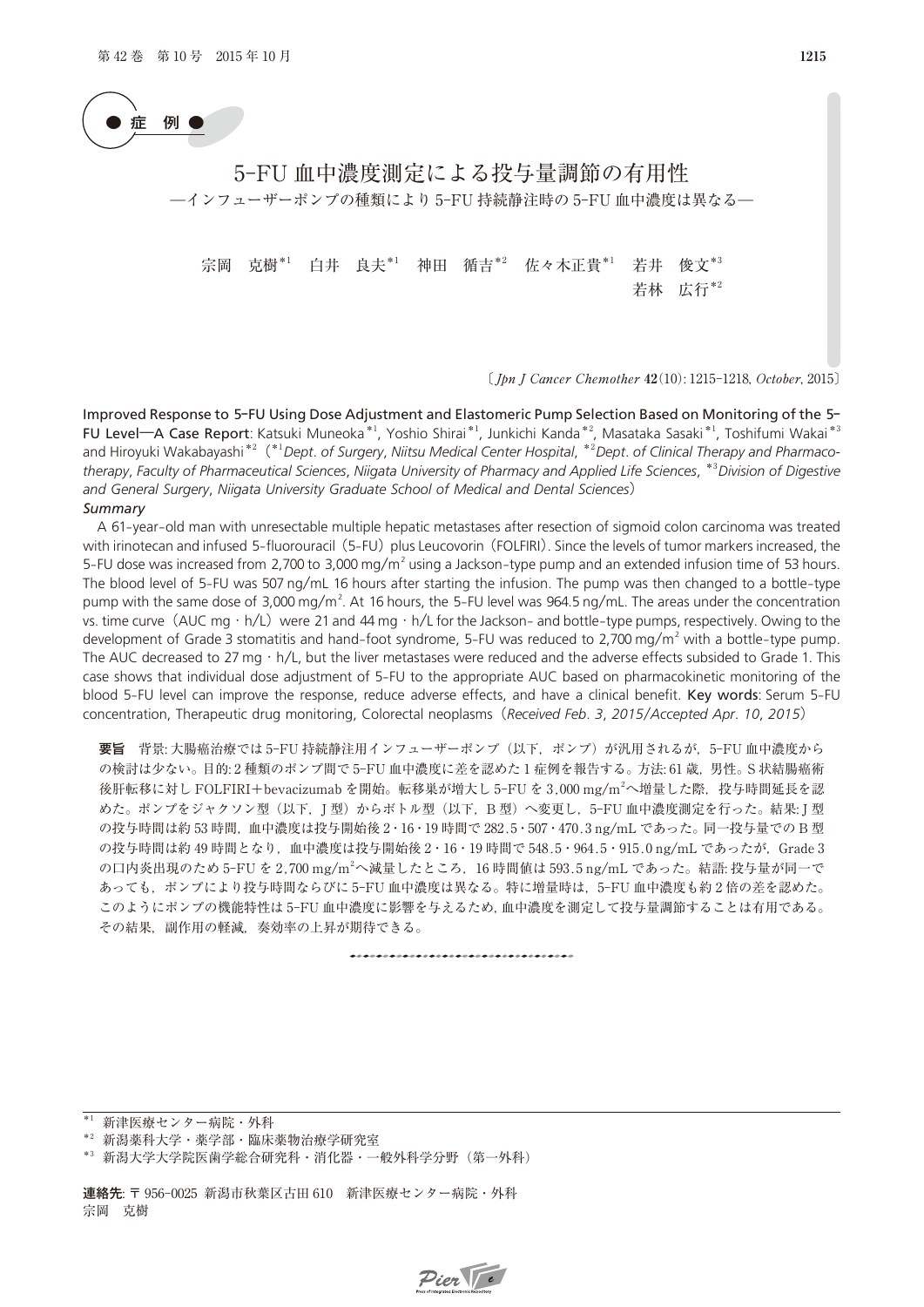| ポンプ    |                       | 5-FU 血中濃度(ng/mL) |       |       | 5- $FI$ $\oslash$ |
|--------|-----------------------|------------------|-------|-------|-------------------|
| 種類     | 充填                    | 持続投与の開始後         |       |       | AUC 濃度×46 h       |
|        | 5-FU 量                | 2時間              | 16時間  | 19 時間 | $(mg \cdot h/L)$  |
| ジャクソン型 | $4,500 \,\mathrm{mg}$ | 282.5            | 507   | 470.3 | 21                |
| ボトル型   | $4,500 \,\mathrm{mg}$ | 548.5            | 964.5 | 915.0 | 44                |
|        | $4,000 \,\mathrm{mg}$ |                  | 593.5 |       | 27                |

表 **1** ポンプの種類による 5-FU 血中濃度の変化

## はじめに

薬物の薬物濃度測定(therapeutic drug monitoring: TDM)は多くの薬剤で実施されるようになったが,抗癌 剤に関しての報告は少ない1)。今回, 化学療法中のイン フューザーポンプ (以下,ポンプ)の種類により、投与 中の 5-FU 血中濃度に 2 倍近い差を生じた 1 症例を経験 したので報告する。

### **Ⅰ.**症 例

患者: 61 歳,男性。

主訴: 大腸癌同時性肝転移の化学療法目的。

既往歴・家族歴: 特になし。

現病歴: 当院にて S 状結腸癌に対し大腸切除術が施行 された。肉眼的には 55**×**50 mm の 2 型腫瘍を認め,病理 組織学的には adenocarcinoma (tub2>tub1), ss, ly0, v1, n2 であった。同時性多発性肝転移 (12個) が存在 し,肝転移巣は切除不能と判断されたため,大腸癌肝転 移に対する化学療法を目的として術後 7 週目に当科へ入 院した。

入院時現症: 下腹部正中に手術瘢痕を認める以外,特 記すべき所見はない。

入院時 **CT** 所見: 肝両葉に多発性転移巣を認めた。

**<**化学療法のレジメン**>**

 $\Omega$  FOLFOX 療法, FOLFIRI 療法: FOLFOX6 療法<sup>2</sup>, FOLFIRI 療法<sup>3)</sup> では day 1 に I-LV 200 mg/m<sup>2</sup>および oxaliplatin (L-OHP) 85 mg/m<sup>2</sup>, 塩酸イリノテカン (CPT-11) 150 mg/m<sup>2</sup>の2時間点滴静注 (14~16時)を同時に 行い,5-FU 400 mg/m<sup>2</sup>を静注後に 5-FU 2,400 mg/m<sup>2</sup> を 46 時間かけて持続静注する。FOLFOX(FOLFIRI) は2週間を1コースとし, I-LV, L-OHP, CPT-11, 5-FU を 2 日間投与し繰り返す。本症例では、初回 FOL FOX (FOLFIRI) 施行日およびレジメン変更時に 5-FU 血中濃度を測定した。5-FU 血中濃度は HPLC-UV 法(波 長 268 nm, 内標: 5-chlorouracil)<sup>4)</sup>と,近年開発された免 疫反応を用いた自動分析用試薬「血中 5-FU 測定用試薬 My5-FU」(ファルコバイオシステムズ)<sup>5)</sup>を用いて当院 検査室にて測定した。

② FOLFOX 療法開始後の経過: FOLFOX6(5-FU 投 与量 2,400 mg/m<sup>2</sup>) で肝転移巣は PR となった。FOL FOX 開始 6 か月後にしびれ,味覚障害が出現したため, L-OHP を中止し,定位放射線療法を肝転移の 2 か所に 48 Gy/4 回施行した。残存している肝転移に対して, FOLFIRI (5-FU 投与量 2,400 mg/m<sup>2</sup>) を施行した。そ の後, capecitabine (Xeloda®) + bevacizumab に変更し 1年間継続後,新たな肝転移巣が出現したため FOLFIRI **+**bevacizumab に変更した。肝転移巣が PD となり,5- FU 投与量を 2,700 mg/m<sup>2</sup>から 3,000 mg/m<sup>2</sup>に増量し 5-FU 血中濃度を測定した。この際,投与時間の延長が 認められた。ポンプはバクスターインフューザー SV シ リーズ (スタンダードタイプ) のジャクソン型 (コード 番号 J2C1075J)とボトル型 SV2.5(コード番号 J2C1711) を使用した。ポンプをジャクソン型(以下, J型)からボ トル型(以下,B 型)へ変更し,5-FU 血中濃度測定を 行った。

③ 5-FU 血中濃度と経過: J 型での投与時間は約 53 時 間,血中濃度は投与開始後 2・16・19 時間で 282.5・507・ 470.3 ng/mL であった。同一投与量の B 型での投与時 間は約 49 時間,血中濃度は投与開始後 2・16・19 時間で 548.5・964.5・915.0 ng/mL であった(表 1)。5-FU 血 中濃度から求めた薬物濃度曲線下面積 (AUC)<sup>6)</sup>は 5-FU 投与量 3,000 mg/m<sup>2</sup>で J 型では 21 mg · h/L であり, B 型での AUC は 44 mg · h/L であったが, Grade 3 の口内 炎と手足症候群(HFS)を認め AUC の高値によるもの と考えられたため,5-FU 投与量を 3,000 mg/m2 から 2.700 mg/m<sup>2</sup>に減量した。5-FU 血中濃度を測定したと ころ,投与開始後 16 時間で 593.5 ng/mL で,AUC は 27 mg・h/L と計算された。肝転移巣は縮小し,3 か月後 の CT で SD であった (図 1)。経過中の副作用としては, Grade 1 の口内炎と HFS を認めたのみであった。5-FU 血中濃度測定の採血のために短期入院を要した以外は外 来通院で実施可能であった。その後 FOLFIRI**+**panitumumab を施行し、化学療法開始後 48 か月生存した。

## **Ⅱ.**考 察

大腸癌化学療法の標準レジメンとしては FOLFOX,

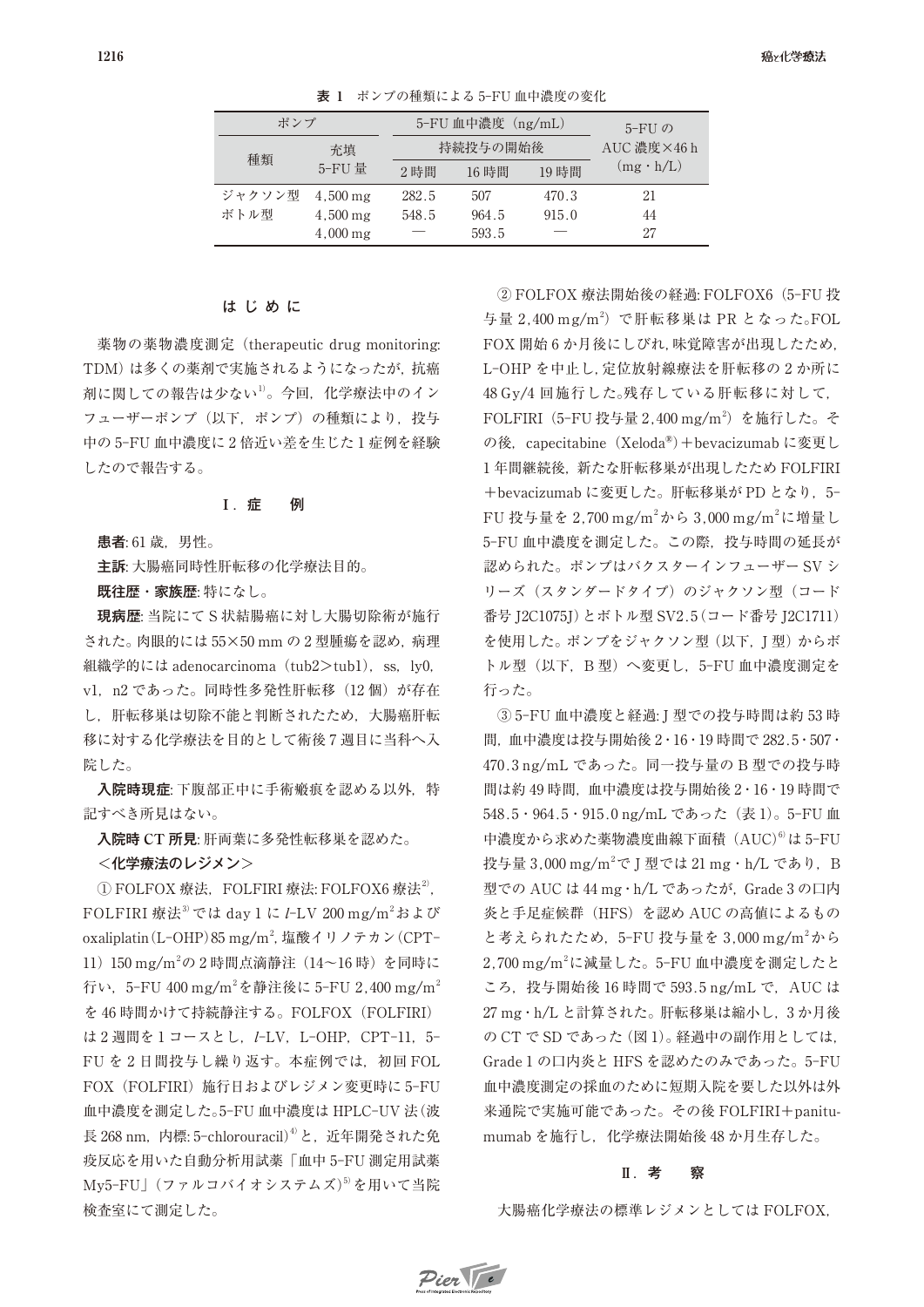

図 **1** 肝転移巣の CT 像(CT 上の白矢印は病変部) ジャクソン型からボトル型に変更後 3 か月で肝転移巣の縮小を認めた。

FOLFIRI などがあるが2). これらは 5-FU の持続静注に 他の抗癌剤を併用するレジメンである。

5-FU の持続静注は 2,400 mg/m2 といわれているが,GE RCOR study<sup>7</sup>では副作用がなければ 5-FU は 2.400~ 3,000 mg/m2 へ増量可能とされている。本症例でも  $3,000$  mg/m<sup>2</sup>まで増量したが, 5-FU の粘度が増加し, 従来のポンプのバルーンの能力8)では 46 時間での注入

が不可能であった。そのため新型のポンプに変更し,規 定時間に注入可能となるとともに,有効 5-FU 血中濃度 に達した。

5-FU 血中濃度測定による投与量調節,すなわち 5- FU の TDM の研究は広く海外で行われている。Capitain らは、FOLFOX レジメンについて体表面積に基づ く投与量群と 5-FU 血中濃度に基づく投与量調節(AUC 値を 20〜24 mg・h/L へ調節)群を比較した結果,奏効 率が 46.6%から 69.7%に向上し,全生存期間中央値も 22 か月から 28 か月へと延長したことを報告している<sup>9)</sup>。 しかし、彼らのグループは電動ポンプを使用しており. 粘度が上昇しても規定時間で注入することが可能である が,日本では多くは風船型のポンプが使用されており, 5-FU 投与量が増量すると規定容量が注入されず,有効 な AUC も得られない可能性があることが今回の症例で 判明した。

5-FUの AUC に影響を及ぼす因子としては年齢, 性 別,BSA,肝腎機能などがあげられるが,本症例の経験 から 5-FU 増量時にはポンプの機能も要因の一つになる と考えられた。ポンプの機能特性は 5-FU の血中濃度, AUC に影響を与えるため,5-FU 血中濃度を測定して投

# 与量調節をすることが有用である。

#### 結 論

投与量が同一であっても,ポンプにより投与時間なら びに 5-FU 血中濃度は異なる。特に増量投与時には 5- FU 血中濃度に約 2 倍の差を認めた。ポンプの機能特性 は 5-FU の血中濃度, AUC に影響を与えるため, 5-FU 血中濃度を測定して投与量調節をすることが有用であ る。その結果,副作用の軽減,奏効率の上昇が期待でき る。

#### 文 献

- 1) Merkel U, Farker K, Wedding U, et al: Pharmacokinetics of oxaliplatin and non-hematological toxicity in metastatic gastrointestinal cancer patients treated with chronomodulated oxaliplatin, 5-FU and sodium folinate in a pilot investigation. Int J Clin Pharmacol Ther **44**(3): 128-134, 2006.
- 2) de Gramont A, Figer A, Seymour M, et al: Leucovorin and fluorouracil with or without oxaliplatin as first-line treatment in advanced colorectal cancer. J Clin Oncol **18**(16): 2938-2947, 2000.
- 3) Saam J, Critchfield GC, Hamilton SA, et al: Body surface area-based dosing of 5-fluorouracil results in extensive interindividual variability in 5-fluorouracil exposure in colorectal cancer patients on FOLFOX regimens. Clin Colorectal Cancer **10**(3): 203-206, 2011.
- 4) Gamelin EC, Danquechin-Dorval EM, Dumesnil YF, et al: Relationship between 5-fluorouracil  $(5-FU)$  dose intensity and therapeutic response in patients with advanced colorectal cancer receiving infusional therapy containing 5-FU. Cancer **77**(3): 441-451, 1996.
- 5) Beumer JH, Boisdron-Celle M, Clarke W, et al: Multicenter evaluation of a novel nanoparticle immunoassay for 5-fluorouracil on the Olympus AU400 analyzer. Ther Drug Monit **31**(6): 688-694, 2009.